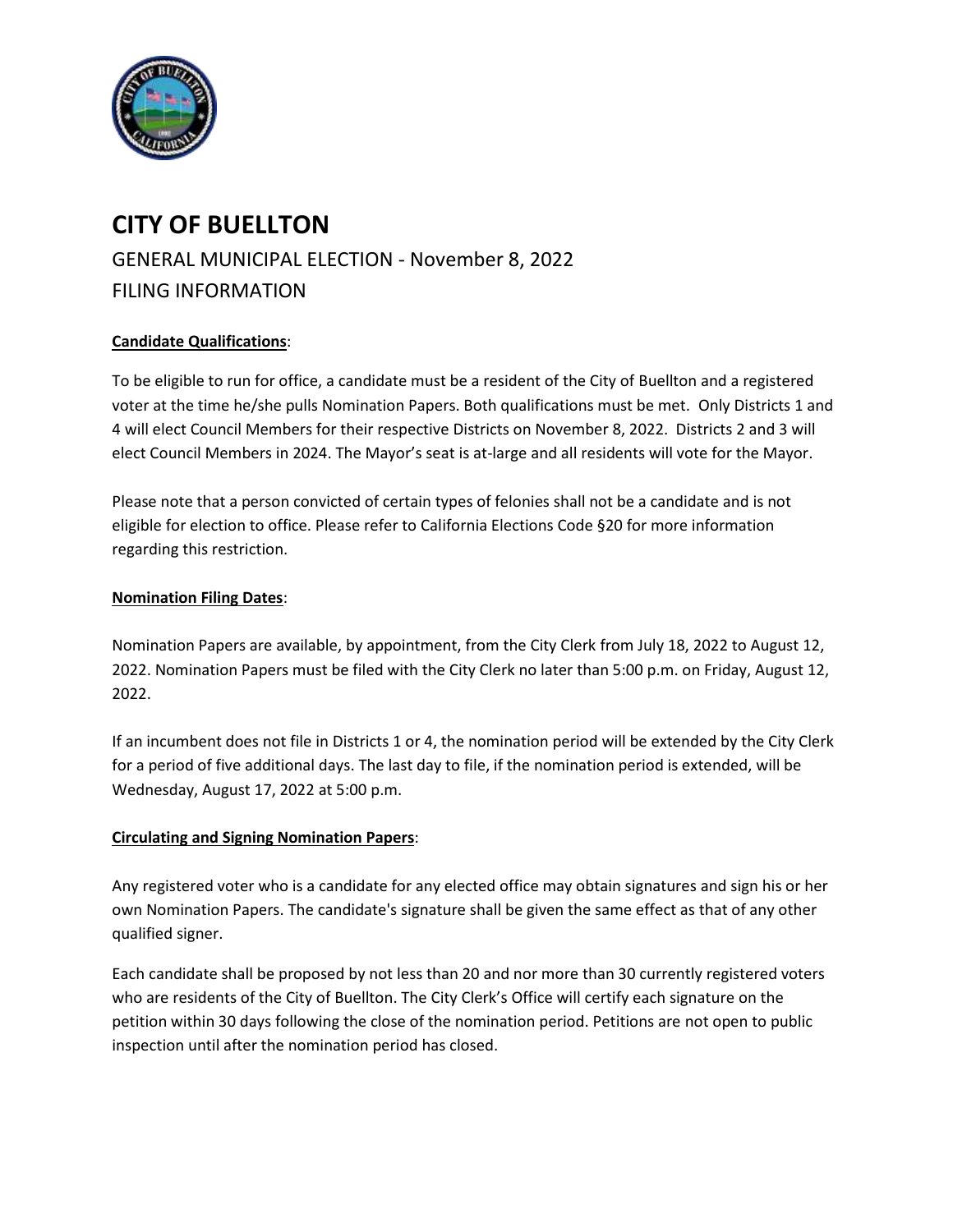

## **Filing the Nomination Paper**:

The Declaration of Circulator (on the back of the Nomination Paper) must be signed by the person who circulated the petition. (In most cases, this is the candidate him/herself).

The candidate need not file the Nomination Papers personally, however, the "Affidavit of Nominee" must be signed before the City Clerk.

#### **Withdrawal of Nomination Paper**:

No candidate may withdraw as a candidate after 5:00 p.m. on August 12, 2022.

If an incumbent does not file in District 1 or 4, the nomination period will be extended by the City Clerk for a period of five additional days. The last day to withdraw, if the nomination period is extended, will be August 17, 2022 at 5:00 p.m.

#### **Candidate's Ballot Designation**:

The ballot designation is the word, or words, which will appear on the ballot under the candidate's name. No more than three words may be used designating the profession, vocation or occupation of the candidate. If you are unsure about a proper designation, call the City Clerk's Office for assistance.

The City Clerk shall NOT accept a ballot designation which:

1. Misleads the voter.

2. Suggests an evaluation of a candidate, such as outstanding, leading, expert, virtuous, or eminent.

3. Uses the word or prefix, such as "former" or "ex", which means a prior status. The only exception is the use of the word "retired."

- 4. Uses the name of any political party.
- 5. Uses a word(s) referring to a racial, religious, or ethnic group.
- 6. Uses a title or degree appearing on the same line as the candidate's name.

For additional information on acceptable designations, contact the City Clerk.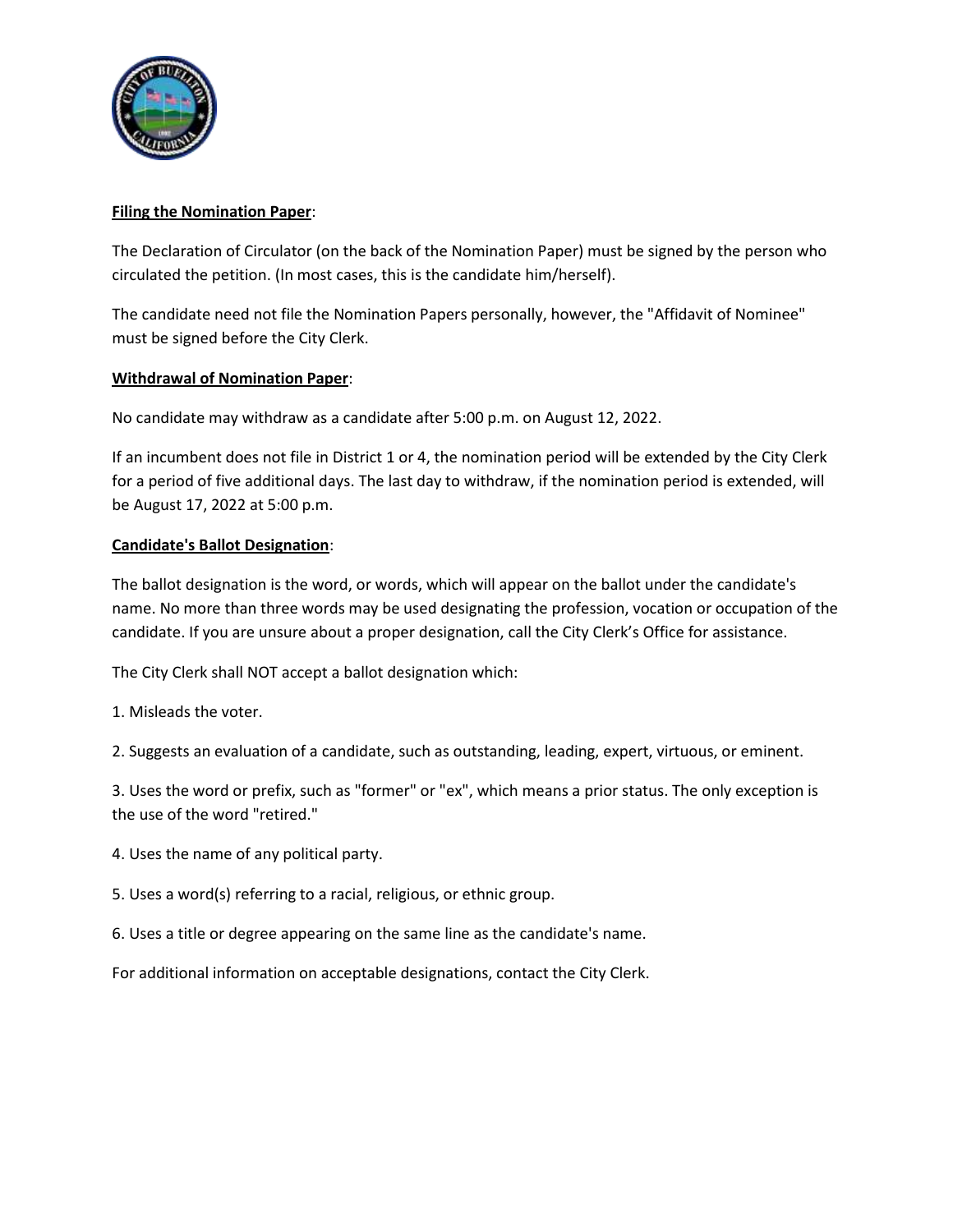

## **Ballot Order of Candidates**:

The Secretary of State determines, by random drawing, the order in which candidates are listed on the ballot. The drawing will be conducted on August 18, 2022. The City Clerk will be notified of the order and will publish a Notice of Nominees in the local newspaper. The City Clerk's Office will also notify the Candidates of the order by email.

# **Candidate's Statement** (for Voter's Pamphlet):

Each candidate may or may not submit a Candidate's Statement to the voters. The form has been provided, but it is optional. If a candidate chooses not to publish a Candidate's Statement, he/she must sign the decline form also provided and return it to the City Clerk's Office when returning the Nomination Papers.

The maximum number of words permitted in the Candidate's Statement is 200. Guidelines for computing word count are found on the back of the statement form. The statement should be single spaced, double spaced between paragraphs. The County asks for no underlining, no bolding, and no bullets.

The estimated cost of the Candidate's Statement will be determined by the Election's Office in late June. This cost may increase or decrease. Candidates are required to pay the costs of the statement in advance. The City Clerk's Office shall bill each candidate for any cost in excess of the deposit or shall refund any unused portion of the deposit once final costs are received from the County.

The Candidate Statement must be submitted both in hard copy and digitally. Please submit a hard copy and also email your statement, or provide the digital version on flashdrive, to the City Clerk at [lindar@city ofbuellton.com](mailto:lindar@Buellton.com) at the time of paperwork submittal.

## **Filing a Candidate's Statement**:

If the candidate chooses to publish a Candidate Statement, it shall be filed in the office of the City Clerk when his/her nomination papers are returned for filing. The statement may be withdrawn, but not changed, during the period for filing nomination papers until 5:00 p.m. of the next working day after the close of the nomination period. Candidate's Statements shall remain confidential until the expiration of the filing deadline.

## **Mass Mailing Requirements**:

Candidates who anticipate sending mass mailings (200 or more identical or nearly identical pieces sent within a calendar month) must read and follow the mass mailing requirements set forth by the Political Reform Act. A copy has been provided.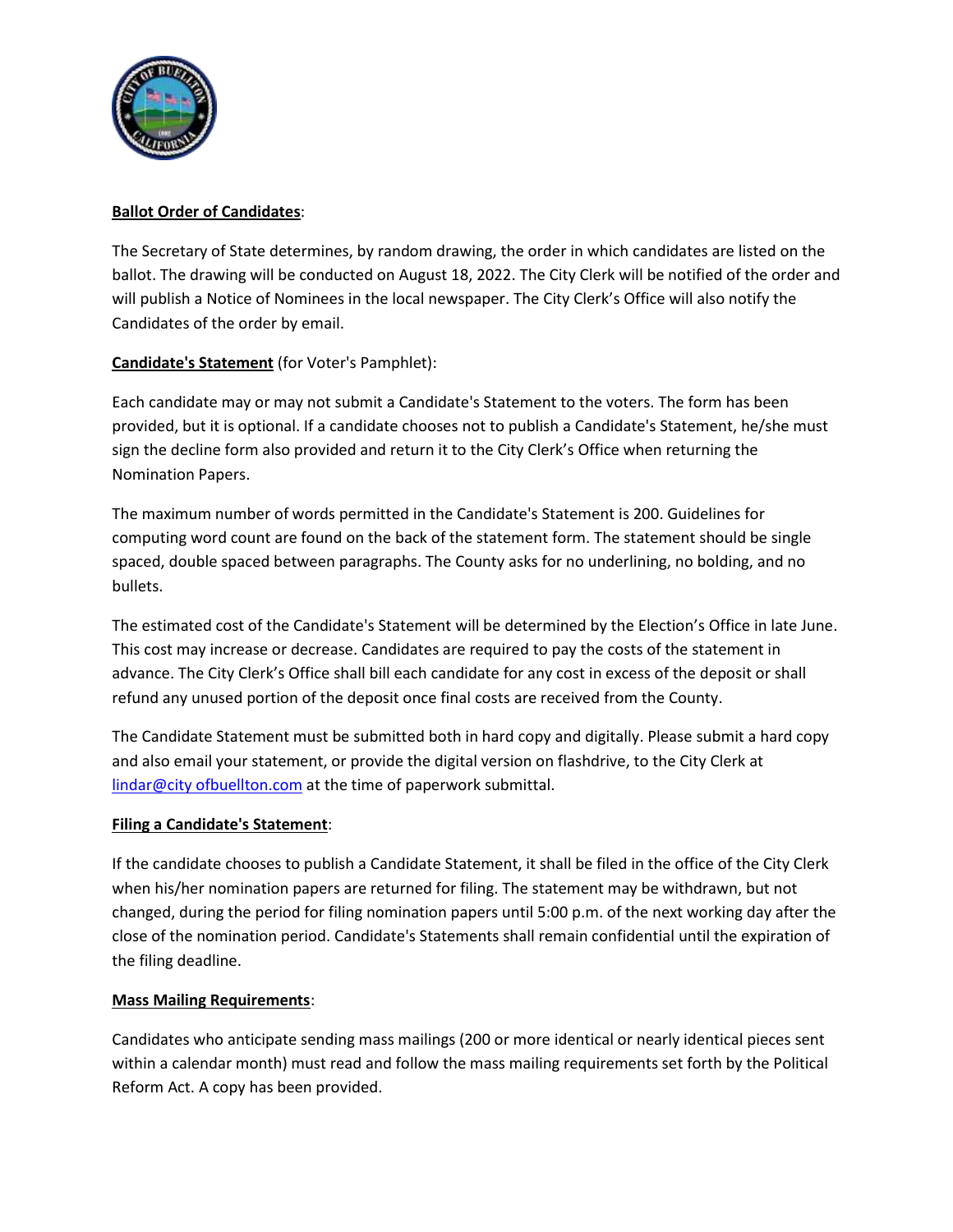

## **Campaign Disclosure Statements**:

Please refer to the Campaign Disclosure Information Manual 2 that is located in your candidate binder provided to you by the City Clerk. If you have any questions about appropriate form filing, please call the Fair Political Practices Commission (FPPC) toll-free at 1-866-275-3772.

## **Statement of Economic Interests**:

Pursuant to State Law, each candidate for City Council shall file a statement disclosing his or her investments and interests in real property with the City Clerk (Form 700). If, after you have read the instructions on the back of the forms, you have specific questions about what is reportable, please email the FPPC a[t advice@fppc.ca.gov](mailto:advice@fppc.ca.gov) or call them between the hours of 9 a.m. and 11:30 a.m. at 1-866-275-3772.

**Note**: You do not have to disclose your personal residence if you own your home.

If elected, the candidate will be required to file within 10 days another Form 700 - Assuming Office Statement - with the City Clerk. The City Clerk will notify you when the Form 700 is due. While in office, the officeholder is required to file a Statement of Economic Interests each year. This statement is typically due in April.

## **Election Day**:

The polls officially open at 7:00 a.m. and close at 8:00 p.m. The voted ballots are delivered to the Santa Barbara County Courthouse. They are then tallied and the results are released to the public. Vote by Mail ballot and early precinct results can be available as early as 8:30 p.m.

Election returns can be viewed in the following ways:

1. The County Clerk-Recorder will be posting and updating returns on the Internet.

2. Local television stations will also provide updates.

#### **Following the Election - Seating the new Council Member**:

It takes approximately ten working days for the County Clerk to certify the results of the election. It is anticipated that the new council members will be sworn in at the meeting of December 8, 2022.